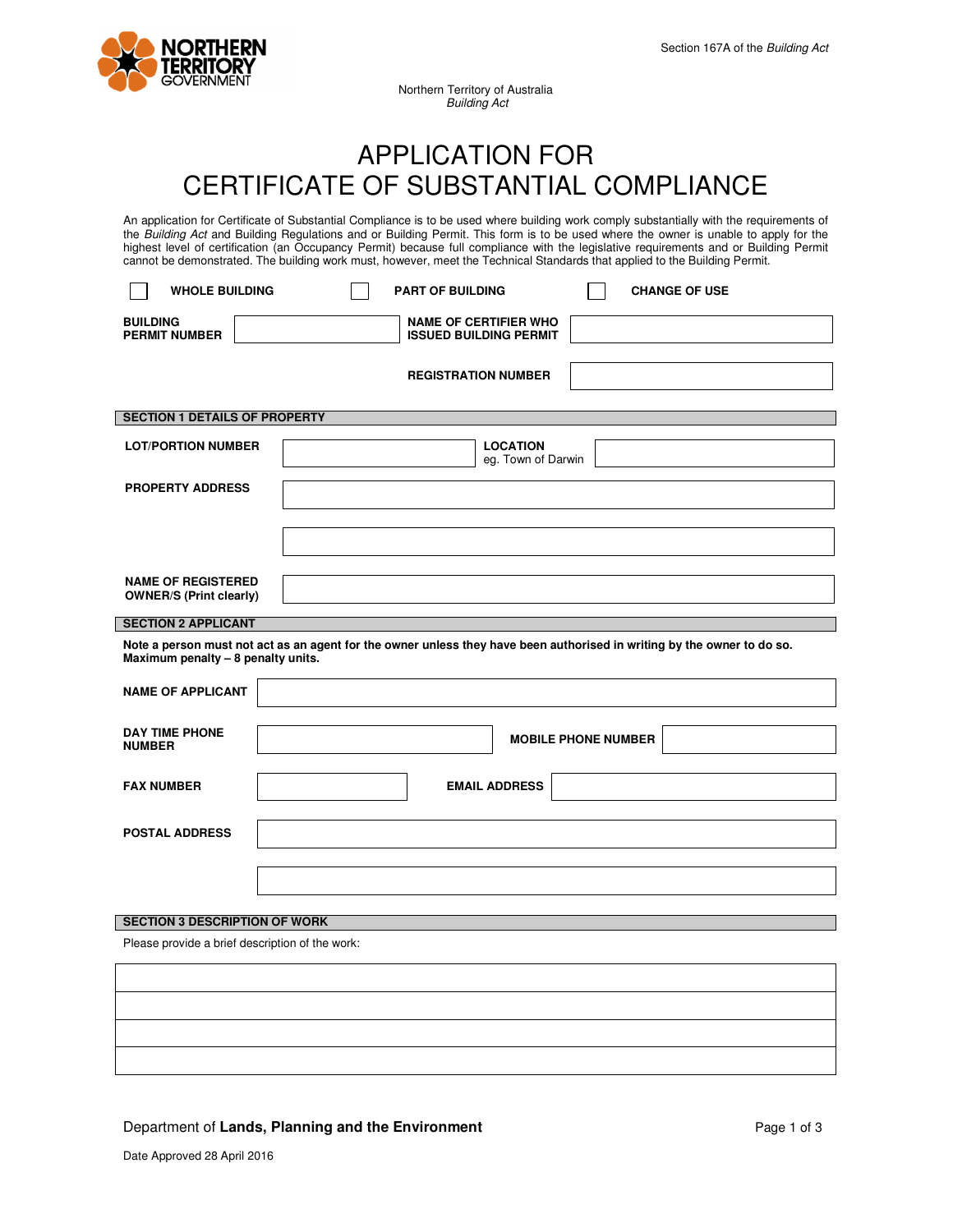

#### **SECTION 4 IMPORTANT INFORMATION**

#### **APPEALS**

The Certifier must advise the owner that the owner or the owner's agent may appeal to the Building Appeals Board against a refusal to grant, or against a condition imposed on an Occupancy Permit or a Certificate of Substantial Compliance (Schedule 3, item 12(2) and Section 130). An appeal must be commenced not later than 28 days after the date on which notice of the decision appealed **against is given** (Section 130A).

#### **OCCUPANCY CERTIFICATION**

The building (or part of the building) must not be occupied in contravention of an occupancy certification, including the building use/classification and any conditions imposed – Maximum penalty is 85 penalty units (Section 65(2)).

If it is proposed to change the use of the building (or any part), a new occupancy certification must first be obtained permitting the new use – Maximum penalty is 85 penalty units (Section 65(1) and Building Regulation 20).

#### **LEVEL OF CERTIFICATION**

**Please consider carefully whether you wish to apply for this level of certification before making the application.** 

If as the owner or the owner's agent you do not agree that the building work should be covered by this level of certification, you should not complete this form and should apply for an Occupancy Permit. Appeals may only be made against a refusal to grant the occupancy certification that the owner or owner's agent applies for.

## **SECTION 5 UNATTESTED DECLARATION - Pursuant to Section 21 of the Oaths, Affidavits and Declarations Act**

(FULL NAME), solemnly and sincerely declare:-

- hereby apply for a Certificate of Substantial Compliance pursuant to Section 72A of the Building Act in relation to the above building work;
- that failure to supply information required on this form may delay processing of this application; and
- that as the **owner** I understand I am applying for a Certificate of Substantial Compliance and have been advised why the building work may be issued with this level of certification **OR**
- that I as the **owner's agent** have advised the owner that this is not the highest level of certification and advised the owner why the building work may be issued with this level of certification; and
- that the information contained herein is true and acknowledge that it is an offence<sup>1</sup> to make a declaration that is false in any material particular.

| Dated this   | day of |  |
|--------------|--------|--|
| at (ADDRESS) |        |  |

\_\_\_\_\_\_\_\_\_\_\_\_\_\_\_\_\_\_\_\_\_\_\_\_\_\_\_\_\_\_\_\_\_\_\_\_\_\_\_\_\_\_\_\_\_\_\_\_\_\_\_\_\_\_

#### **SIGNATURE**

<sup>1</sup> Section 119 of the Criminal Code Act (NT) provides that a person making an unattested declaration that, in any material particular, is to his or her knowledge false, is guilty of a crime and is liable to imprisonment for 3 years.

#### **SECTION 6 DOCUMENTATION**

Documents must be attached to this application to comply with the Building Act and Building Regulation 18B. Please tick included documents:



Additional documentation and/or comments:

## **Department of Lands, Planning and the Environment Page 2 of 3** Page 2 of 3